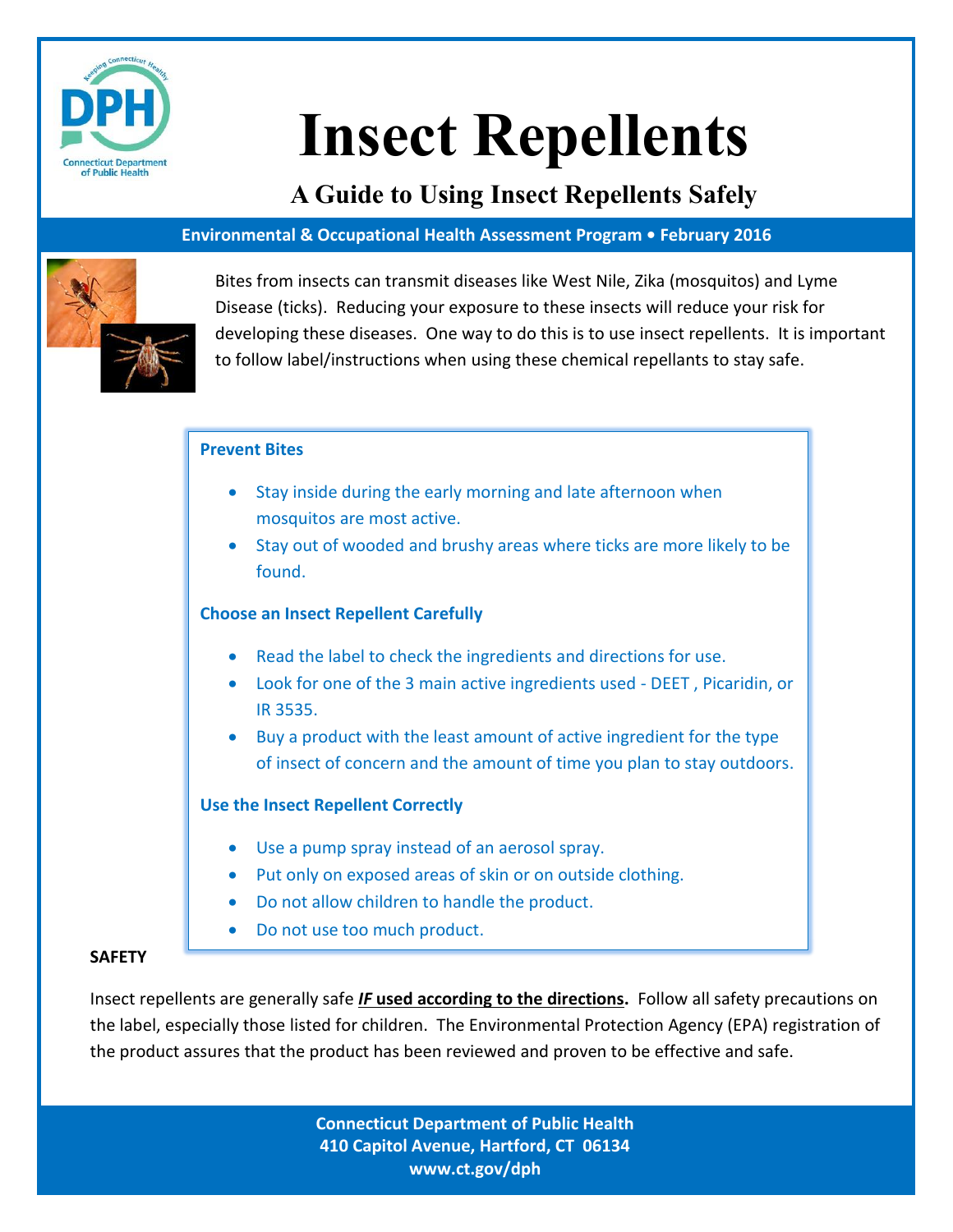## **INSECT REPELLENTS • February 2016• PAGE 2**

### **Reducing Your Exposure to Insect Bites**

|            | For mosquitos: Remove items from the yard that can collect water such as old tires, wading pools, and buckets |
|------------|---------------------------------------------------------------------------------------------------------------|
|            | Keep door and window screens repaired                                                                         |
|            | Avoid wearing scents and bright colored/flowered clothing                                                     |
| For ticks: | Wear light colored shirts and pants tucked into boots when walking in wooded areas                            |
|            | Check for ticks and shower after coming indoors; check pets                                                   |
|            | Keep your yard free of leaf litter and tall grass                                                             |
|            |                                                                                                               |

## **Choosing an Insect Repellent**

Insect repellents are pesticides that must be registered by the EPA and should be used with caution. They come in many forms including pump sprays, aerosols, lotions, creams, liquids, solids and towelettes. The active ingredients in most insect repellents are DEET, Picaridin, or IR 3535, for exposed skin and permethrin, for clothing only. Read the product labels carefully to determine the:

- Kind of insect(s) that are repelled
- Active Ingredient (main chemical)
- EPA registration number



 Concentration of the ingredient**:** Repellents containing a higher percentage of active ingredient provide longerlasting protection. For example, to repel mosquitoes a product with a 10% concentration may last 2 hrs; a 20% concentration might last 5 hrs. Use the lowest concentration that will get you the protection time you need. Note: A higher concentration is often required to repel ticks than to repel mosquitoes.

#### [Search for a Repellent that is Right for You](http://cfpub.epa.gov/oppref/insect/)

#### **The Active Ingredients Found in Insect Repellents**:

**DEET** (N,N-diethyl-meta-toluamide) repels biting pests such as mosquitoes and ticks when applied to skin or clothing. If used as directed, DEET is generally of low toxicity and considered safe by most public health agencies. However, DEET can irritate the eyes and has a pungent odor. Do not use concentrations above 30%.

**Picaridin** repels a wide range of pests when applied directly to exposed skin but does not irritate skin or eyes, and has no odor. It is a good alternative to DEET.

**IR 3535** (3-[N-Butyl-N-acetyl]-aminopropionic acid, ethyl ester) is effective against mosquitos, ticks and biting flies. It can be an eye irritant but is not a skin irritant. It is a good alternative to DEET.

**Permethrin** is a repellent and insecticide that is applied ONLY to clothing, not exposed skin. It is the ingredient used in treated clothing to repel ticks and mosquitoes. Clothes should be washed separately. These products continue to repel and kill insects after several washings. It can also be applied to outdoor equipment such as tents.

**Botanical** (plant-based) products such as oil of lemon eucalyptus or the synthetic version (PMD) do not provide the same level of protection and may contain allergens. They have not been tested or registered by EPA. They should not be used on children under the age of three.



**Connecticut Department of Public Health Environmental & Occupational Health Assessment Program • 860-509-7740 www.ct.gov/dph**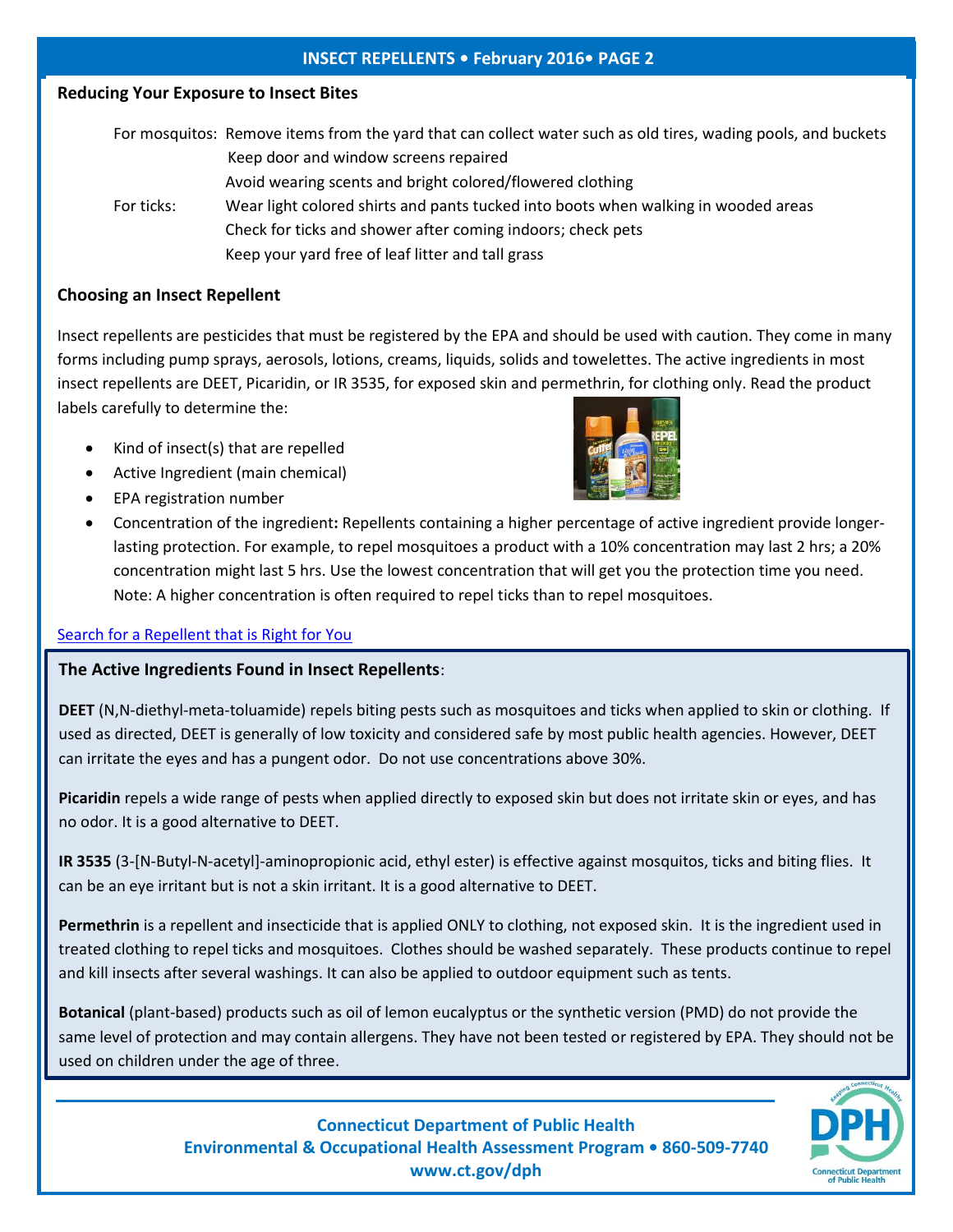#### **INSECT REPELLENTS • February 2016• PAGE 3**



## Using the insect repellent correctly:

- Read and follow all directions and precautions on the product label
- Apply outdoors
- Apply to face by putting on hands first and then rubbing on face. Do not spray directly onto face
- Do not apply near eyes or mouth; apply only to exposed skin or outside clothing
- Do not apply over cuts, wounds, or irritated skin
- Do not apply near food
- Use just enough repellent to cover exposed skin and/or clothing. **Do not use under clothing**
- After returning indoors, wash treated skin with soap and water or bathe
- Wash treated clothing before wearing it again

#### **HEALTH EFFECTS**

If you (or your child) get a rash or other reaction from a repellent, stop using the repellent, wash the repellent off with mild soap and water, and call a local poison control center for further guidance. If you go to a doctor, it might be helpful to take the repellent with you.

Repellents with a concentration of DEET over 50% have caused skin reactions, eye irritation, and blisters; concentrations over 95% may cause serious side effects such as seizures.

#### **Children and Insect Repellent**

- The American Academy of Pediatrics (AAP) recommends that insect repellents not be used on infants under the age of 2 months.
- Use a product with the lowest concentration of active ingredient that is effective for the length of time you will be out; if using DEET, keep the concentration to below 30% for children.
- When using on children, apply to your own hands and then put it on the child. Do not apply to the hands or near eyes and mouth of young children.
- Use netting on infant strollers and carriers.
- Always store insect repellents safely out of the reach of children.





**Connecticut Department of Public Health Environmental & Occupational Health Assessment Program • 860-509-7740 www.ct.gov/dph**